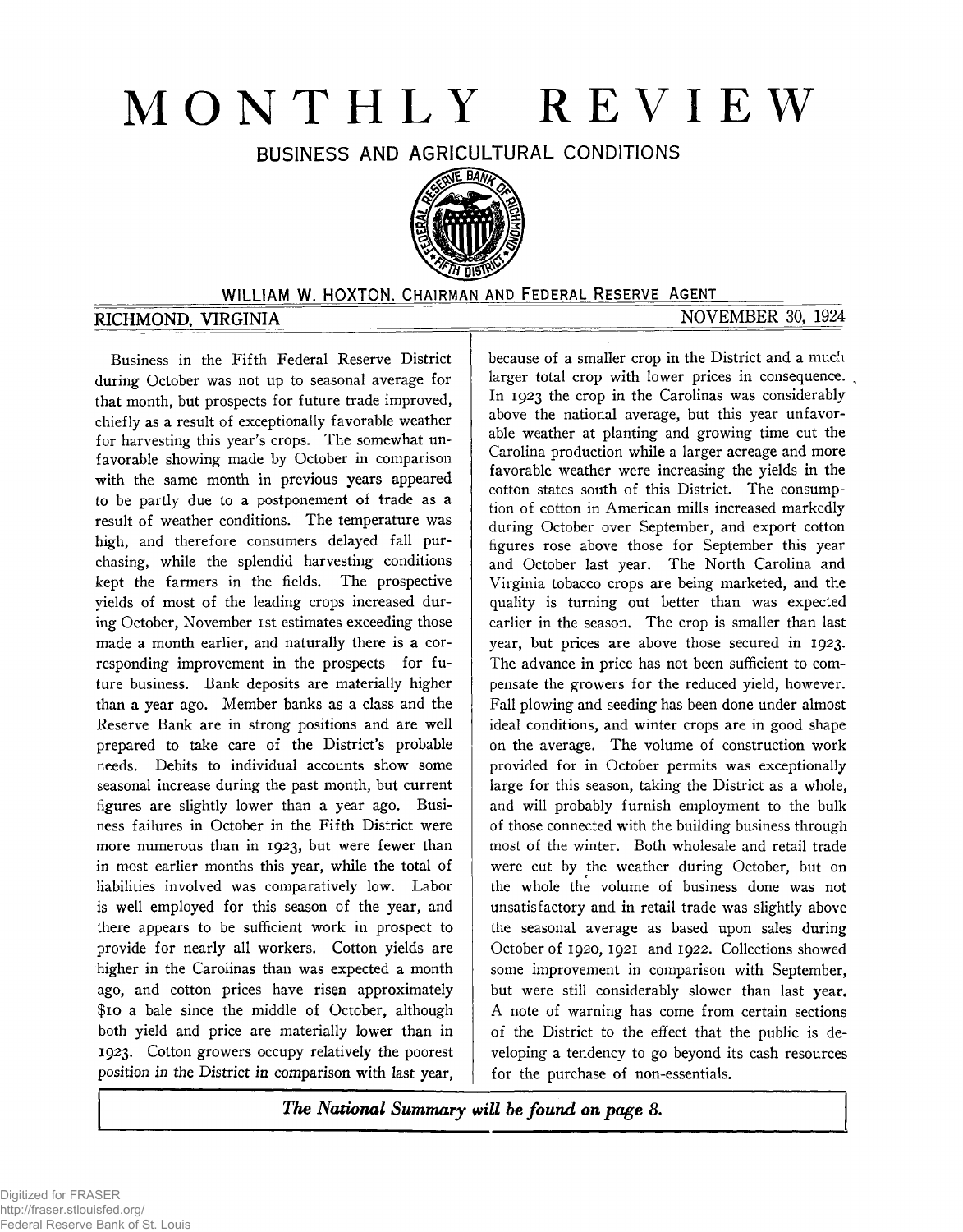#### CONDITION OF SEVENTY-FIVE REPORTING MEMBER BANKS IN SELECTED CITIES

| <b>ITEMS</b>                                                                         | Nov. 12, 1924 | Oct. 8, 1924 | Nov. 14, 1923    |
|--------------------------------------------------------------------------------------|---------------|--------------|------------------|
| 1. Total Loans and Discounts (including<br>2. Total Investments in Bonds and Securi- | 472.145.000   | 472,499,000  | 467,912,000<br>S |
|                                                                                      | 135,930,000   | 130,266,000  | 126,923,000      |
|                                                                                      | 608.075.000   | 602,765,000  | 594,835,000      |
| Reserve Balance with Federal Reserve                                                 |               |              |                  |
|                                                                                      | 36,536,000    | 37,970,000   | 36,700,000       |
|                                                                                      | 15.131,000    | 13,808,000   | 15,159,000       |
|                                                                                      | 358,393,000   | 349,501,000  | 347,187,000      |
|                                                                                      | 179,388,000   | 180,236,000  | 151,871,000      |
| Borrowed from Federal Reserve Bank                                                   | 9.868.000     | 9,006,000    | 36,624,000       |

The accompanying table shows the principal items of condition reported by seventy-five identical banks as of three dates, November 12, 1924, October 8, 1924, and November 14, 1923, thus affording an opportunity for comparing the totals reported for the latest date with those reported for the preceding month this year and on the corresponding date a year ago.

The changes shown in the table between October 8th and November 12th are relatively slight except in investments and deposits. Investments in bonds and securities rose from \$130,266,000 on October 8th to \$135,930,000 on November 12th, while demand deposits increased from \$349,501,000 to \$358,393,000. Time deposits declined slightly during the month, dropping from \$180,236,000 to \$179,388,000, this decrease being accounted for by the transfer of Christmas Savings Club funds from time to demand deposits. Cash in vaults increased from \$13,808,000 on October 8th to \$15,131,000 on November 12th, and rediscounts at the Reserve Bank rose from \$9,006,000 to \$9,868,000, but during the same period outstanding loans to customers declined from \$472,499,000 to \$472,145,000 and reserve balances at the Reserve Bank decreased from \$37,970,000 to \$36,536,000.

In comparison with the figures reported on November 14, 1923, those reported for November 12, 1924 show material increases in investments in bonds and securities, in demand deposits, and in time deposits, while a large decrease is shown in borrowing at the Reserve Bank. Total outstanding loans to customers, reserve balances at the Reserve Bank, and cash in vaults show no more than daily fluctuations. It should be understood, however, that the comments made herein apply only to the figures for the dates given, and have no reference to intervening dates on which figures may have been higher or lower than those quoted.

| <b>CITIES</b> | TOTAL DEBITS FOR THE FIVE WEEKS ENDING                                                                                                                                                                                                                                                     |                                                                                                                                                                                                                                                                                            |                                                                                                                                                                                                                                                                                            |  |  |  |  |  |
|---------------|--------------------------------------------------------------------------------------------------------------------------------------------------------------------------------------------------------------------------------------------------------------------------------------------|--------------------------------------------------------------------------------------------------------------------------------------------------------------------------------------------------------------------------------------------------------------------------------------------|--------------------------------------------------------------------------------------------------------------------------------------------------------------------------------------------------------------------------------------------------------------------------------------------|--|--|--|--|--|
|               | Nov. 12, 1924                                                                                                                                                                                                                                                                              | Oct. 8, 1924                                                                                                                                                                                                                                                                               | Nov. 14, 1923                                                                                                                                                                                                                                                                              |  |  |  |  |  |
|               | S<br>26,416,000<br>428,019,000<br>31,964,000<br>38,076,000<br>54,954,000<br>27,594,000<br>10,566,000<br>14,345,000<br>25,780,000<br>28,672,000<br>27,025,000<br>11,495,000<br>30,242,000<br>21,254,000<br>7,989,000<br>78,141,000<br>30,607,000<br>149,291,000<br>29,169,000<br>21,770,000 | S<br>29,141,000<br>444,094,000<br>27,369,000<br>40,621,000<br>51,115,000<br>21,360,000<br>10,315,000<br>11,116,000<br>23,523,000<br>24,423,000<br>25,782,000<br>11,885,000<br>30,169,000<br>22,226,000<br>8,358,000<br>67,643,000<br>27,690,000<br>147,434,000<br>30,416,000<br>16,483,000 | S<br>25,106,000<br>424,600,000<br>28,194,000<br>43,437,000<br>49,883,000<br>30,648,000<br>10,669,000<br>14,023,000<br>25,735,000<br>29,982,000<br>33,627,000<br>11,478,000<br>28,440,000<br>23,228,000<br>7,740,000<br>97,776,000<br>34,930,000<br>160,309,000<br>27,841,000<br>19,205,000 |  |  |  |  |  |
|               | 229,012,000<br>25,160,000<br>39,686,000                                                                                                                                                                                                                                                    | 219,565,000<br>20,544,000<br>40,611,000                                                                                                                                                                                                                                                    | 223,490,000<br>29,882,000<br>38,056,000                                                                                                                                                                                                                                                    |  |  |  |  |  |
|               | S<br>1,387,227,000                                                                                                                                                                                                                                                                         | 1,351,881,000<br>S                                                                                                                                                                                                                                                                         | 1,418,279,000<br>S                                                                                                                                                                                                                                                                         |  |  |  |  |  |

### DEBITS TO INDIVIDUAL ACCOUNTS IN LEADING TRADE CENTERS

Debits to individual account in twenty-three leading cities in the Fifth District showed a seasonal increase during the five weeks ending November 12, 1924 in comparison with debits reported for the five weeks ending October 8, 1924, the total rising from \$1,351,881,000 to \$1,387,227,000. The increase in gen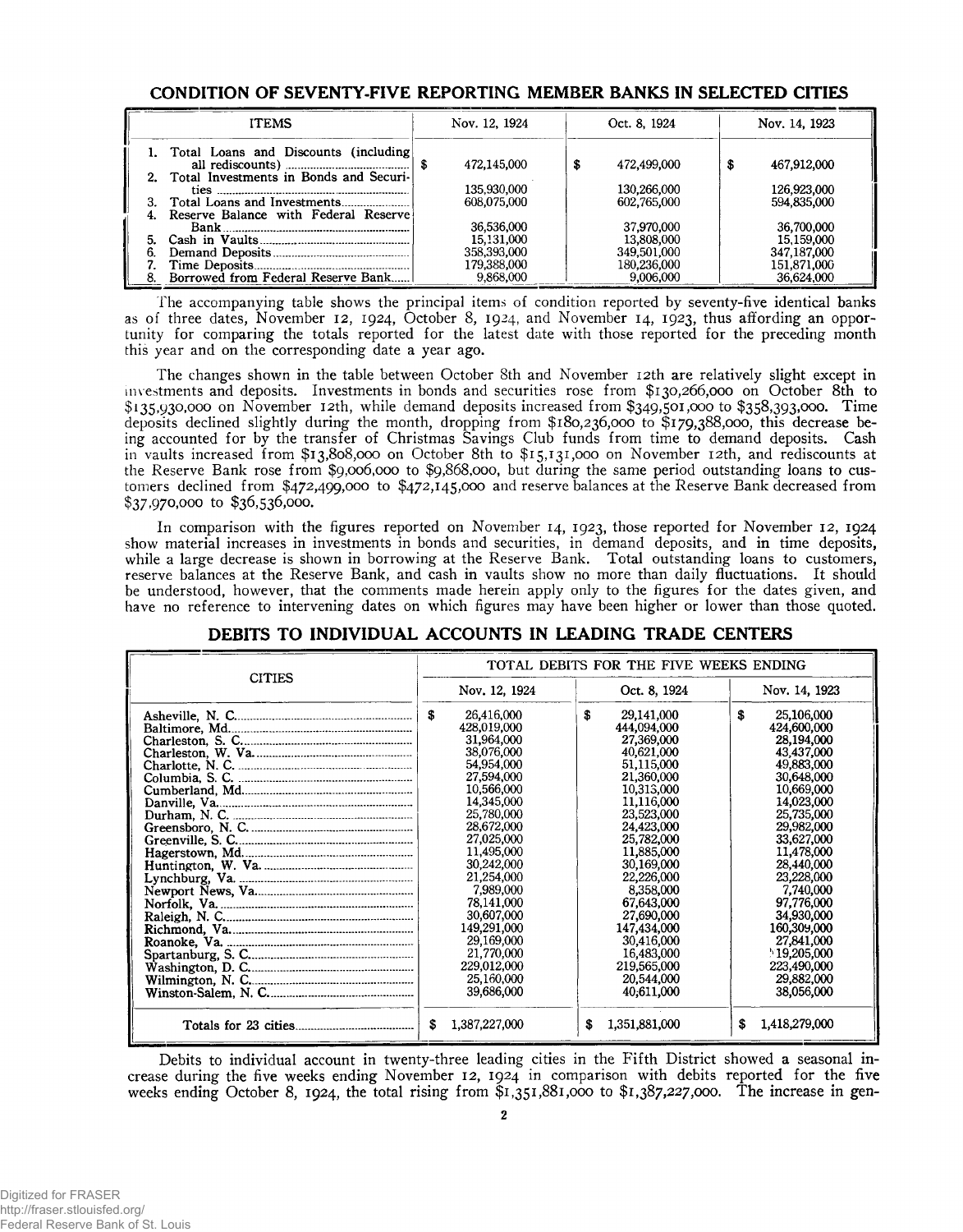eral business during the more recent period was probably somewhat greater than is reflected in the larger volume of debits, the period ending October 8th containing a considerable volume of quarterly payments and the period ending November 12th containing the election day and Armistice Day holidays. Most of the cities of the Fifth District showing substantial increases in debits during the past five weeks over the preceding like period are tobacco markets or are prominent in the cotton industry either as cotton markets or textile manufacturing towns.

In comparison with the five weeks ending November 14, 1923, total debits for the corresponding period this year show a decrease from \$1,418,279,000 to \$1,387,227,000, lower prices for raw cotton, depressed conditions in the textile industry and the smaller and later tobacco crop accounting for most of the material decreases reported by the individual cities.

#### FEDERAL RESERVE BANK OPERATIONS

Between October 15th and November 15th, both this year, rediscounts for member banks at the Federal Reserve Bank of Richmond declined from \$35,050,000 to \$31,404,000, but there was a seasonal increase in the volume of Federal Reserve notes in circulation, the total rising from \$75,851,000 to \$85,097,000. Member bank reserve deposits rose during the month from \$62,510,000 to \$63,446,000, in keeping with increased deposits in member banks, and the cash reserves of the Federal Reserve Bank of Richmond rose from \$111,-402,000 to \$126,945,000. As a result of the changes in the items mentioned, the reserve ratio of cash to combined note and deposit liabilities rose from  $\frac{9}{2}$ .60% on October 15th to 82.67% on November 15th.

On November 15, 1923, the volume of rediscounts for member banks held by the Federal Reserve Bank of Richmond totaled \$62,655,000; Federal Reserve notes in actual circulation totaled \$101,946,000; member bank reserve deposits aggregated \$63,228,000; cash reserves of the bank amounted to \$109,486,000; and the ratio of cash reserves to combined note and deposit liabilities was 64.95%.

#### SAVINGS BANK DEPOSITS

Fourteen mutual savings banks in Baltimore reported total deposits at the end of October amounting · to \$145,131,411, the highest figure on record. A year ago aggregate deposits in these banks amounted to \$138,814,399; on October 31, 1922 the total was \$130,293,419; on October 31, 1921 it was \$122,881,047; and on October 31, 1920 it was \$121,411,012.

|                   |       | Number | Per Cent                         | Liabilities     | Per Cent of  |                                  |  |
|-------------------|-------|--------|----------------------------------|-----------------|--------------|----------------------------------|--|
| City and District | 1924  | 1923   | Increase or<br>Decrease          | 1924            | 1923         | Increase or<br>Decrease          |  |
|                   | 143   | 130    | 10.0                             | 2,728,188<br>s. | \$15,610,419 | 82.5%                            |  |
|                   | 356   | 351    | 1.4                              | 11,206,118      | 34,602,500   | 67.6<br>----                     |  |
|                   | 59    | 62     | 4.8                              | 1.388.662       | 1,557,615    | 10.8                             |  |
|                   | 176   | 137    | 28.5                             | 4,737,431       | 7.706.539    | 38.5<br>---                      |  |
|                   | 111   | 91     | 22.0                             | 1.765.371       | 2.266.828    | 22.1                             |  |
|                   | 90    | 107    | $-15.9$                          | 1.767.982       | 2.085.051    | 15.2<br>$\overline{\phantom{0}}$ |  |
|                   | 268   | 208    | 28.8                             | 4,337,448       | 4.790,027    | 9.4                              |  |
|                   | 79    | 84     | -6.0<br>$\overline{\phantom{0}}$ | 1,945,106       | 1,308,833    | 48.6                             |  |
|                   | 65    | 90     | $-27.8$                          | 1,160,571       | 1,118,598    | 3.8                              |  |
|                   | 130   | 96     | 35.4                             | 1.277.290       | 1.340.804    | 4.7                              |  |
|                   | 46    | 111    | $-58.6$                          | 543,300         | 2.417.470    | 77.5                             |  |
|                   | 173   | 206    | $-16.0$                          | 3,241,337       | 4.497.057    | 27.9                             |  |
| Totals.           | 1.696 | 1.673  | 1.4%                             | \$36,098,804    | \$79,301,741 | 54.5%                            |  |

#### BUSINESS FAILURES IN THE TWELVE FEDERAL RESERVE DISTRICTS OCTOBER, 1924 AND 1923.

The figures in the accompanying table were furnished by R. G. Dun & Co., and in commenting upon them *Dun's Review* for November 8th says, "A large number of commercial failures in the United States invariably occurs during the closing months of a year, and the October total exceeds that of any previous month since last May. Numbering 1,696, last month's defaults compare with 1,306 in September, while the liabilities rose from \$34,296,276 to \$36,098,804. In point of number, the October failures increased about 30 per cent over those for September, which marked the low level this year, and the indebtedness was heavier by 5 per cent. The failures during October of the current year, though slightly outnumbering those for the same month of last year, involved less than one-half the amount reported for the earlier period, this difference in the indebtedness being accounted for by a falling off in large defaults last month. Thus, there were 48 failures for \$100,000 or more in each case, involving \$15,988,338, wrhereas in October of last year 81 such defaults occurred, with liabilities of \$60,724,317. For the ten months of 1924, commercial failures numbering 16,922 compare with 15,173 for a similar period last year, and liabilities of \$466,822,260 contrast with a total of  $\S$ 437,480,368 for ten months of  $1923."$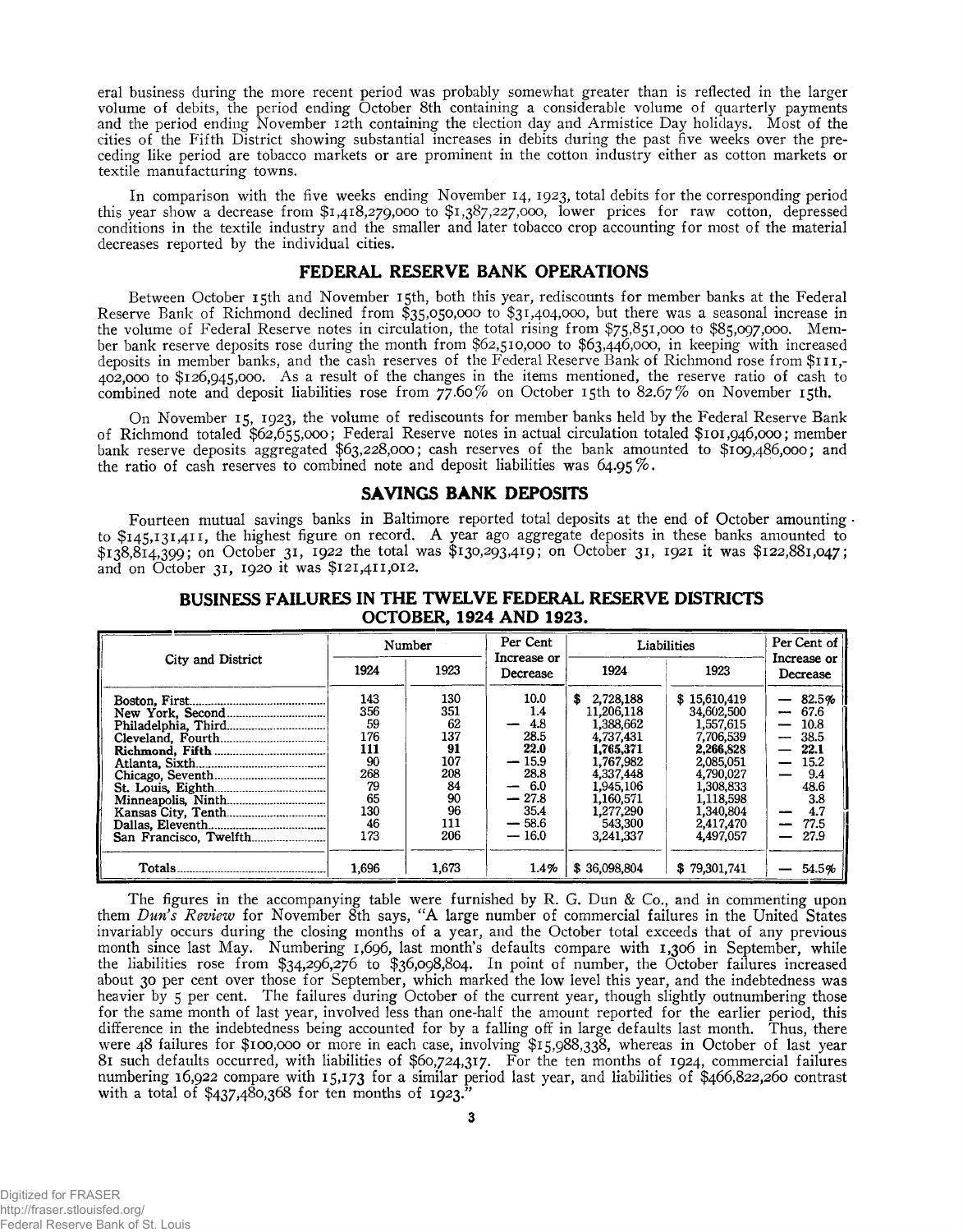The failure record in the Fifth District in October in comparison with October 1923 does not show up as well as the national average, the number of failures increasing 22.0% over those reported in October last year and the liabilities decreasing only  $22.1\%$  in comparison with a national increase in number of insolvencies amounting to  $1.4\%$  and a national decrease in liabilities of  $54.5\%$ . In comparison with earlier months this year, however, the Fifth District shows up well, only three months this year having a smaller number of failures than October, and only one month witnessing a lower total of liabilities.

TEXTILES—The textile industry in the Fifth District is slowly working back toward a reasonably satisfactory volume of business. Orders for future delivery were placed in considerably larger volume in October than in September, and the mills manufactured more cloth and yarn, as is evidenced by cotton consumption amounting to 216,322 bales during October in comparison with 177,088 bales used in September this year and 208,938 bales consumed in October 1923. Mills have been showing much interest in spot cotton during the past two or three weeks, and textile executives are expecting the industry to reach a much sounder basis of operation during the next few months. This year's cotton crop is sufficiently large to furnish, for the present at least, adequate raw material at lower prices than prevailed last year, but apparently is not large enough to leave an unduly large surplus. The mills are expecting a better demand for textiles during the next year than was experienced during the past year, the expectation being based upon healthy business conditions in the agricultural West and the industrial East.

COTTON— Since our October *Review* was written the trend of spot cotton prices has been upward. From an average of 22.07 cents per pound paid to growers in the Carolinas during the week ending October 1 8th, the price of cotton rose to an average of 23.63 cents per pound during the week ending November 22nd. The higher prices now prevailing in comparison with last month are generally ascribed to the greater interest in raw cotton recently shown by both domestic and foreign consumers.

The Department of Agriculture's latest cotton report based on the November 14th condition, estimated the year's probable production as 12,992,000 bales as compared with the October 1st estimate of 12,497,000. October weather was practically ideal for the cotton crop, and the condition improved in North and South Carolina. In Virginia the prospects declined slightly during October. North Carolina's crop is now estimated at 760,000 bales in comparison with 1,020,000 bales grown last year, South Carolina's probable production is 720,000 bales compared with 795,000 bales in 1923, and Virginia's estimate is 30,000 bales compared with 50,000 bales last year.

The Census Bureau's ginning report to November 14th showed 11,147,524 bales compared with approximately 8,369,498 bales ginned to November 14th last year, which is about in keeping with the increase in this year's crop.

Cotton consumption in American mills increased 22% in October in comparison with September, and was only 9,196 bales less than consumption in October 1923. The Census Bureau's report estimated October 1924 consumption at 532,629 bales, compared with 435,216 bales used in September and 541,825 bales consumed in October 1923. Cotton on hand in consuming establishments at the end of October totaled 730,656 bales, compared with 514,537 bales on September 30, 1924 and 1,102,583 bales on October 31, 1923. Public warehouses and compresses held 4,224,854 bales on October 31, 1924, 2,072,956 bales on September 30, 1924, and 3,485,839 bales on October 31, 1923. Cotton consumed in the cotton growing states in October amounted to 373,390 bales, compared with 303,478 bales in September this year and 357,673 bales in October 1923. Imports during October totaled 18 ,113 bales, compared with 9,654 bales in September and 7,615 bales in October 1923, while exports totaled 947,556 bales in October, 737,016 bales in September and 781,722 bales in October last year.

TOBACCO—The Virginia tobacco crop was harvested somewhat later than usual this year, consequently the markets did not open until October. Reports of warehousemen to the Commissioner of Agriculture showed producers' sales of Bright tobacco during October amounting to 12,644,687 pounds, at an average price of \$21.68 per hundred pounds, compared with 9,682,185 pounds sold in October 1923 at an average of \$20.34 per hundred. Only about 2,000 pounds of Dark tobacco were sold last month, all of it at Petersburg. Danville sold 7,249,926 pounds, more than half the state total, and Danville's average of \$23.75 per hundred was also the highest average price. As is usually the case at the opening of the season, the quality of the leaf sold graded low, but the grades averaged slightly better than in October 1923.

One hundred and one North Carolina warehouses sold 67,986,780 pounds of tobacco for growers in October, at an average price of \$23.88 per hundred, compared with 68,617,235 pounds at an average of \$21.52 per hundred sold in October 1923. The Wilson warehouses led in volume of sales with 13,728,920 pounds, but Raleigh's average price of \$29.90 was the highest price. The quality of offerings was somewhat better than in September, but was not above average years.

The South Carolina auction markets sold 39,759,569 pounds during the months of August, September and October. The crop in South Carolina was inferior in quality and sold at a lower price than last year.

September rains stimulated growth in Maryland and that state's tobacco crop will be larger than was expected earlier in the season, but the quality will be rough and common.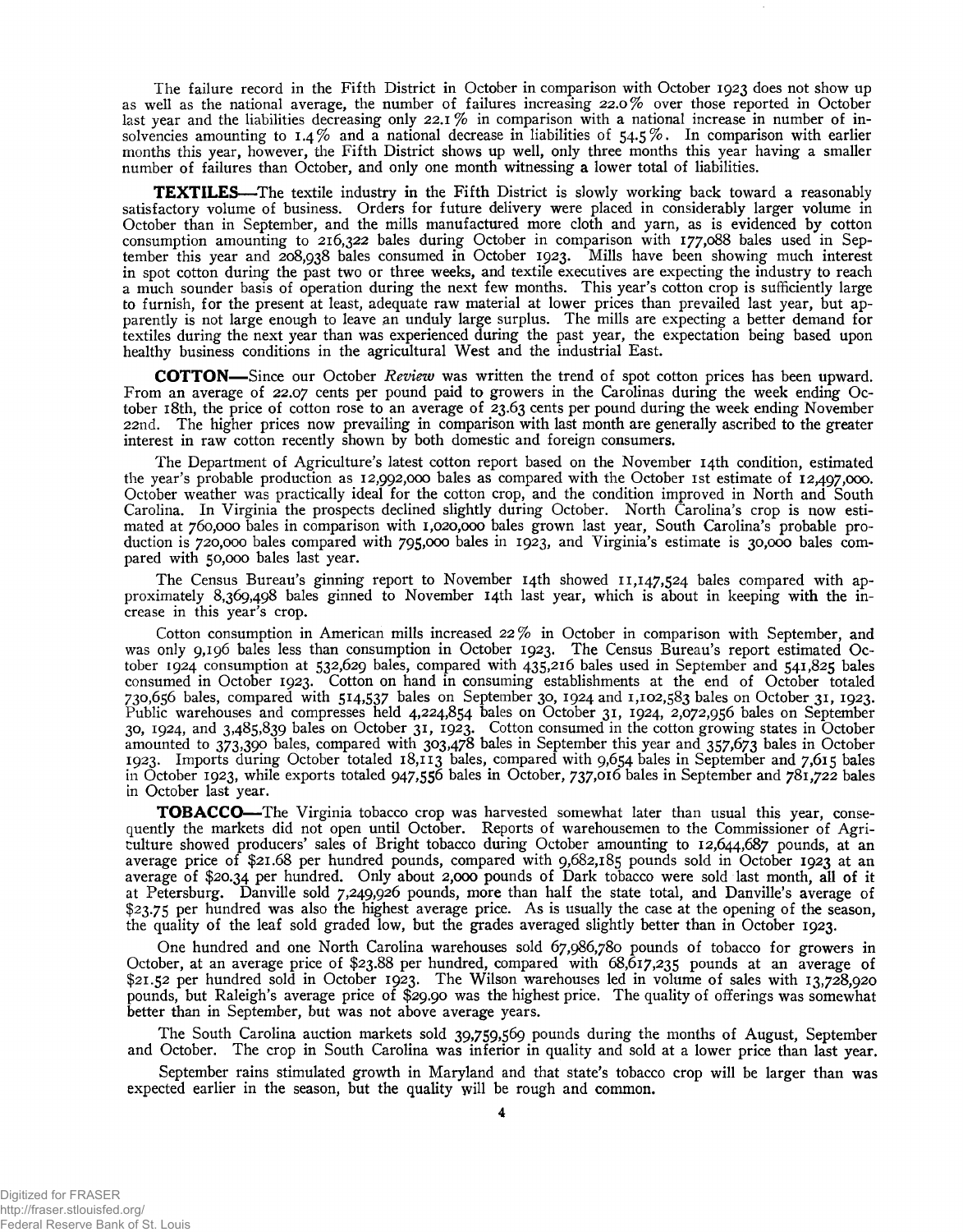AGRICULTURAL NOTES—The weather during October and the first half of November was ideal for farm work, and excellent progress was made. Cotton picking is nearly finished, most of the corn has been harvested, and practically all fall plowing and planting has been done. Grain is coming up nicely in the Carolinas, and promises to enter the winter in fine condition, but in Maryland the planting was done later than usual and the grain is rather immature for this season. On account of practically perfect weather conditions at harvesting time, nearly all the leading crops of the Fifth District are yielding larger returns than was expected a month ago, although most yields are still below last year and the ten year average. Cotton prices are distinctly lower than in 1923, and the crop is approximately 18 percent smaller this year. The prices of nearly all other farm products are higher than they were a year ago, but not sufficiently high to make up for the lower yields that generally prevail and it therefore seems certain that the farming population in the Fifth District will have a considerably lower purchasing power next year than they had during the past twelve months. However, the farmers are steadily making progress along the line of making their living at home as far as possible, and low yields do not now work as great hardships as they did a few years ago.

|                                                                                   |                                                                                                                             | <b>Permits Issued</b>                               |                                                   |                                                         |                                                 |                                                                                               |                                                                                               |                                                                                 |                                                                                       | Per Cent                                                                                                                   |                                                                                                 |                                                     |
|-----------------------------------------------------------------------------------|-----------------------------------------------------------------------------------------------------------------------------|-----------------------------------------------------|---------------------------------------------------|---------------------------------------------------------|-------------------------------------------------|-----------------------------------------------------------------------------------------------|-----------------------------------------------------------------------------------------------|---------------------------------------------------------------------------------|---------------------------------------------------------------------------------------|----------------------------------------------------------------------------------------------------------------------------|-------------------------------------------------------------------------------------------------|-----------------------------------------------------|
|                                                                                   | <b>CITIES</b>                                                                                                               | New                                                 |                                                   | Repairs                                                 |                                                 |                                                                                               | New Construction                                                                              | Alterations                                                                     |                                                                                       | Increase or<br>Decrease<br>Total                                                                                           | οf<br>Increase<br>or                                                                            |                                                     |
| ş                                                                                 |                                                                                                                             | 1924                                                | 1923                                              | 1924                                                    | 1923                                            | 1924                                                                                          | 1923                                                                                          | 1924                                                                            | 1923                                                                                  | Valuation                                                                                                                  | Decrease                                                                                        | ş                                                   |
| 2                                                                                 | MARYLAND<br>Baltimore<br>Cumberland<br>Frederick<br>Hagerstown*<br><b>VIRGINIA</b>                                          | 678<br>26<br>14<br>44                               | 498<br>35<br>4                                    | 1,918<br>12<br>$\mathbf{3}$<br>28 <sup>1</sup>          | 12<br>1                                         | 1,276 \$ 2,553,840<br>56,355<br>44.800<br>58.702                                              | \$3,130,428<br>99,460<br>1,520                                                                | 994,080<br>S<br>4,695<br>1,450<br>4,290                                         | \$724,560<br>6,460<br>75                                                              | $\begin{array}{r} -8.07668 - 8.0\% \\ -44,870 - 42.4 \end{array}$                                                          | 44,655 2,799.7                                                                                  | 1<br>2<br>3<br>4                                    |
| 6<br>8<br>9                                                                       | Lynchburg<br>Norfolk<br>Petersburg<br>Richmond<br>Roanoke<br><b>WEST VIRGINIA</b>                                           | 25<br>119<br>4<br>152<br>103                        | 12<br>186<br>51<br>160<br>137                     | 44<br>48<br>12<br>100<br>55                             | 34<br>11<br>14<br>112<br>46                     | 437,335<br>213.214<br>5.442<br>490,745<br>161,640                                             | 10,385<br>339,110<br>7,210<br>1,755,086<br>419,430                                            | 23,184<br>30.040<br>3.888<br>108,387<br>9,740                                   | 12,780<br>1,105<br>2,835<br>73,705<br>16,827                                          | $\overline{\phantom{0}}$<br>715<br>$-1.229.659 - 67.2$<br>$\overline{\phantom{0}}$                                         | 437,354 1,888.0<br>$96,961 - 28.5$<br>$-7.1$<br>$264,877 - 60.7$                                | 5<br>6<br>7<br>8<br>9                               |
| 10 <sup>1</sup><br>11<br> 12 <br>13<br>14                                         | Bluefield<br>Charleston<br>Clarksburg<br>Huntington<br>Parkersburg<br>NORTH CAROLINA                                        | 38<br>45<br>40<br>166<br>41                         | 54<br>85<br>28<br>148<br>35                       | 10<br>22<br>22<br>25<br>11                              | 15<br>31<br>21<br>42<br>17                      | 82,950<br>126,324<br>38,730<br>387,050<br>50,188                                              | 386,250<br>275,059<br>35,515<br>366,860<br>67,450                                             | 3,000<br>13,700<br>7,365<br>23,590<br>3,165                                     | 15,475<br>19,585<br>21,110<br>22,885<br>4,450                                         | $-315,775 - 78.6$<br>$\overline{\phantom{0}}$<br>$\qquad \qquad \qquad$<br>20,895                                          | $154,620 - 52.5$<br>$10,530 - 18.6$<br>5.4<br>$18,547 - 25.8$                                   | 10<br> 11<br>12<br>13<br>14                         |
| 15 <sup>1</sup><br>16 <sup>l</sup><br>$17 \,$<br>18<br>19<br>20<br>21<br>22<br>23 | Asheville<br>Charlotte<br>Greensboro<br>High Point<br>Raleigh<br>Salisbury<br>Wilmington<br>Winston-Salem<br>SOUTH CAROLINA | 56<br>63<br>19<br>81<br>52<br>53<br>31<br>16<br>102 | 58<br>53<br>13<br>73<br>56<br>47<br>17<br>8<br>74 | 69<br>11<br>4<br>38<br>14<br>7<br>$\Omega$<br>12<br>139 | 53<br>17<br>3<br>44<br>15<br>6<br>0<br>7<br>119 | 625,400<br>635,130<br>126,880<br>347.704<br>117,175<br>195,500<br>49,855<br>43,650<br>546,115 | 254.984<br>258,865<br>101,150<br>378,210<br>146,875<br>233,395<br>43,550<br>11,800<br>266,835 | 25,435<br>17,000<br>6.600<br>26,739<br>22,275<br>5,650<br>0<br>35.350<br>37,720 | 29,960<br>13,400<br>5,400<br>22,427<br>10,325<br>9,450<br>$\bf{0}$<br>9,750<br>44,915 | 365,891<br>379,865<br>26,930<br>26,194<br>$\qquad \qquad \qquad$<br>$\overline{\phantom{0}}$<br>6.305<br>57,450<br>272,085 | 128.4<br>139.5<br>25.3<br>$-6.5$<br>$17,750 - 11.3$<br>$41,695 - 17.2$<br>14.5<br>266.6<br>87.3 | 15<br>16<br> 17<br>18<br>19<br>20<br>21<br>22<br>23 |
| 24<br>25 <sub>l</sub><br>26 <sup>1</sup><br>27                                    | Charleston<br>Columbia<br>Greenville<br>Spartanburg<br><b>DIST. OF COLUMBIA</b>                                             | 9<br>25<br>27<br>39                                 | 11<br>30<br>20<br>31                              | 21<br>100<br>21<br>48                                   | 17<br>71<br>23<br>48                            | 7.275<br>208,919<br>425.458<br>172.162                                                        | 60.965<br>109,614<br>100,135<br>82,040                                                        | 15,429<br>19,383<br>20,980<br>15,645                                            | 8,972<br>15,891<br>14.286<br>15,947                                                   | 47.233<br>—<br>102,797<br>331,967<br>89,820                                                                                | $-67.5$<br>81.9<br>290.0<br>91.7                                                                | 24<br>25<br>26<br>27                                |
| 28                                                                                | Washington<br>Totals   2,417                                                                                                | 393                                                 | 230<br>2,108                                      | 464<br>3,230                                            | 567                                             | 3,666,144<br>2,622 \$11,815,980                                                               | 1,931,580<br>\$10,873,811                                                                     | 382,092<br>\$1,856,582                                                          | 341,516<br>\$1,464,091                                                                | 1,775,140<br>1,334,660<br>S.                                                                                               | 78.1<br>10.8%                                                                                   | 28                                                  |

#### BUILDING OPERATIONS FOR THE MONTHS OF OCTOBER, 1924 AND 1923.

♦Hagerstown figures not included in totals. —Denotes decrease.

NOTE-The figures in the above table reflect the amount of work provided for in the corporation limits of the several cities, but take no account of suburban developments.

The volume of construction work in the Fifth District for which permits were taken out in October showed less than the normal seasonal diminution in comparison with earlier months this year. The number of permits issued for new work in twenty-seven cities was 2,417, with estimated valuation of \$11,815,980, compared with 2,523 permits valued at \$11,177,158 issued for the same class of work in September, and the September figures were exceptionally high for that month. In comparison with October 1923, the October figures this year were higher in both the number of permits issued and the total estimated valuation of the work, 2,417 permits and \$11,815,980 this year both exceeding the 2,108 permits and \$10,873,811 reported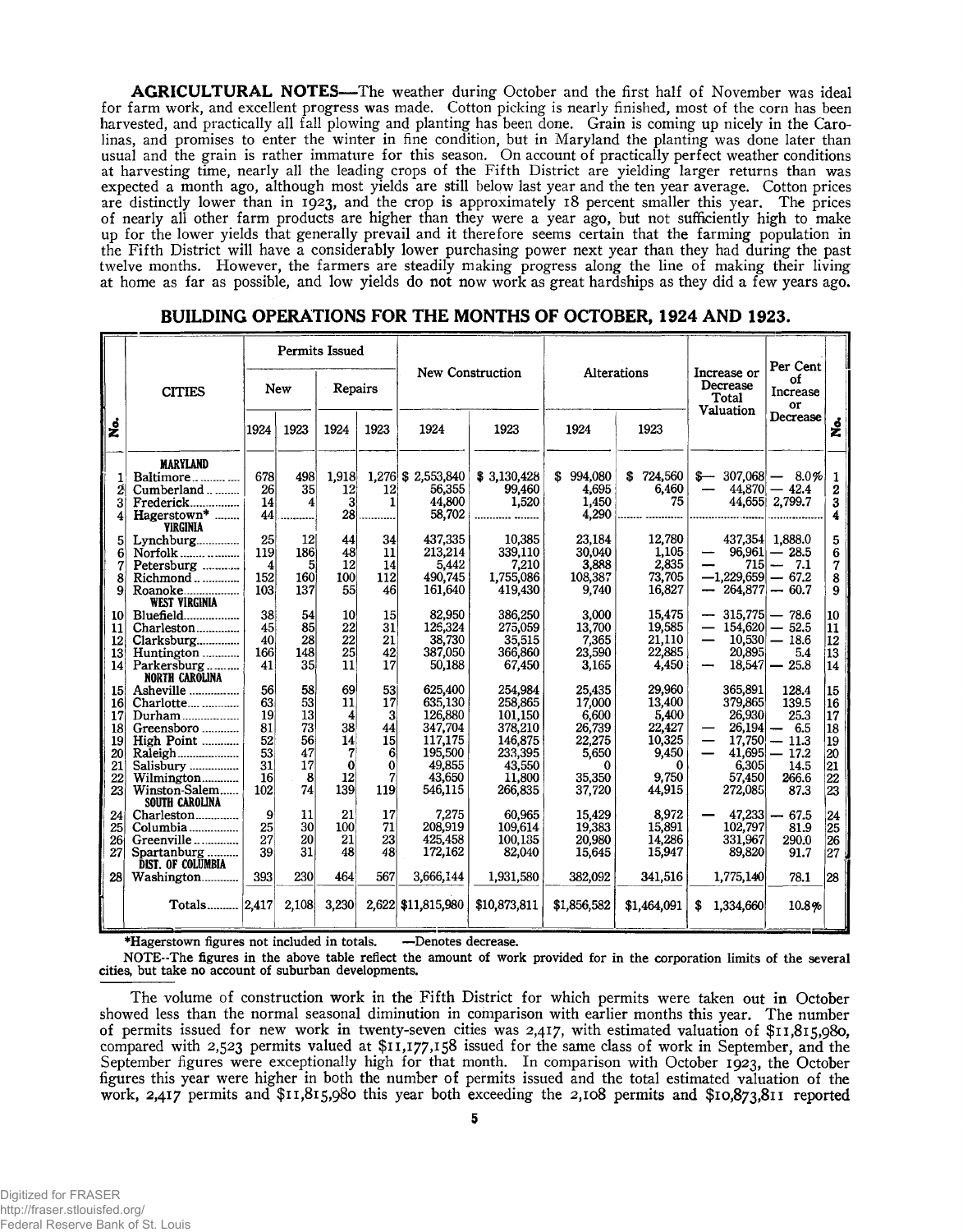in October 1923. Sixteen cities reported the issuance of more permits for new work this year and fourteen cities reported higher valuation figures in comparison with October last year. Taking the average of the reporting cities in the several states in the District, the North Carolina cities show up exceptionally well, seven of the nine reporting cities in that state showing more permits in October than a year ago and six of the nine showing higher valuation figures. Among the three largest cities of the District, Baltimore reports an increased number of permits but lower valuation figures, Richmond shows both fewer permits and lower values, while Washington reports large increases this year in both the number and valuation of permits. In combined valuation of both new work and repairs, increases of more than 100% were reported by Frederick, Lynchburg, Asheville, Charlotte, Wilmington and Greenville, the increased valuation for all reporting cities in the District averaging  $10.8\%$ .

LABOR—Developments in labor circles are following seasonal trends very closely. Demand for unskilled labor for outside work is declining, and the coming of fall is having the usual depressing effect upon construction work, resulting in an increase in the number of skilled workmen who are idle. Building operations are holding up well above the seasonal average, however, and there is probably sufficient work for all laborers who can and will follow the job. In Richmond there is less construction work under way than was the case a year ago, but in other neighboring cities there is probably sufficient employment for Richmond's mobile labor. Tobacco factories are operating at or near capacity, and are consequently employing full quotas of workers. Conditions in the textile field are slowly but steadily improving, and mill operatives are working more nearly full time than at any period during the past year. Inability to secure employment in the cities is driving a few unskilled laborers to the rural districts, and as a result farmers report a slight improvement in the available supply of agricultural workers. Relations between employers and employees seem to be harmonious at present.

#### FIGURES ON RETAIL TRADE As Indicated'By Reports from Twenty-nine Representative Department Stores for the Month of October, 1924.

|                                                                                                                                       | <b>Baltimore</b> | Richmond | Washington | Other<br><b>Cities</b> | District         |
|---------------------------------------------------------------------------------------------------------------------------------------|------------------|----------|------------|------------------------|------------------|
| Percentage increase in net sales during<br>Oct. 1924, compared with Oct. 1923                                                         | $-1.9$           | 1.7      | 4.6        | $-4.9$                 | 2.8              |
| Percentage increase in net sales from<br>July 1 through Oct. 30, compared<br>with sales during the same four months<br>of $1923$      | 0.3              | 2.7      | 2.6        | 1.9                    | 1.0 <sub>1</sub> |
| Percentage increase in net sales during Oct.<br>1924, compared with average sales during<br>the corresponding month of 1920, 1921 and | 6.7              | 29.4     | 3.7        | 7.8                    | 63               |
| Percentage increase in stocks on hand at<br>the end of Oct. 1924, over stocks on                                                      | 2.4              | 9.0      | 54         | 9.9                    | 3.4              |
| Percentage increase in stocks on hand at<br>the end of Oct. 1924, over stocks on                                                      | 9.6              | 12.1     | 8.9        | 5.4                    | 9.0              |
| Percentage of average stocks on hand at<br>the end of each month since July 1, 1924,<br>to average net sales each month during        | 432.4            | 404.2    | 420.9      | 548.3                  | 438.5            |
| Percentage of outstanding orders at the end<br>of Oct. 1924, to total purchases of                                                    | 5.5              | 8.4      | 4.8        | 5.8                    | 5.6              |

—Denotes Decrease.

Retail trade in the Fifth District, as reflected in department store sales, was 2.8% less in dollar amount in October than in October 1923, but cumulative sales from July 1st through October exceeded sales during the corresponding four months last year by 1.0%. In comparison with average October sales during 1920, 1921 and 1922, October sales this year showed an increase of 6.3% . Stocks on hand in the reporting stores were 3.4% less valuable on October 31, 1924 than on October 31, 1923, but were 9.0% greater than those on hand at the end of September this year, last month's increase being seasonal. The percentage of average stock on hand at the end of each month since July 1st to average monthly sales during the same period, four months, was 438.5 % , and the volume of outstanding orders for merchandise at the end of October amounted to 5.6% of total 1923 purchases.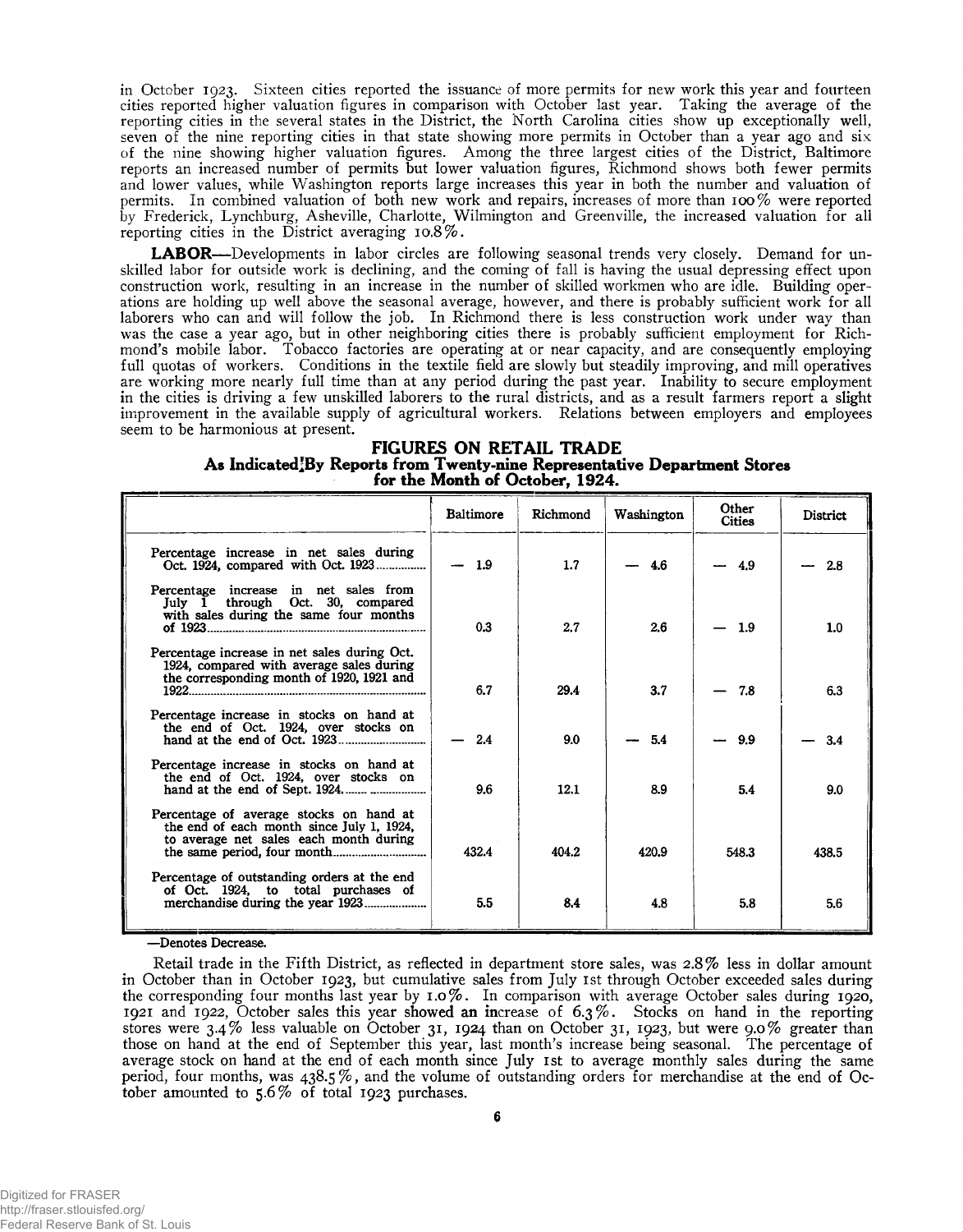|                                                                                                                                   | Groceries | Dry Goods | <b>Shoes</b>         | Hardware | Furniture  | Drugs  |
|-----------------------------------------------------------------------------------------------------------------------------------|-----------|-----------|----------------------|----------|------------|--------|
|                                                                                                                                   | 43        | 15        | 14                   | 18       | 7          | 13     |
| Percentage increase (or decrease) in net<br>sales during Oct. 1924, compared with                                                 | 8.1       | $-25.9$   | $-2.5$               | $-11.1$  | 0.9        | 0.3    |
| Percentage increase (or decrease) in net<br>sales during Oct. 1924, compared with                                                 | 3.0       | $-25.5$   | $-13.4$              | $-19.2$  | 22.5       | $-4.5$ |
| Percentage increase (or decrease) in cumu-<br>lative sales from July 1st through Oct.<br>31, 1924, compared with sales during the | 0.6       | $-14.8$   | $-13.9$              | $-10.8$  | 29.0       | 1.1    |
| Percentage increase (or decrease) in stocks<br>on hand Oct. 31, 1924, compared with                                               | 12.9(11)  |           | $-5.8(8)$ $-1.2(7)$  | 3.9(5)   | $-12.0(3)$ |        |
| Percentage increase (or decrease) in stocks<br>on hand Oct. 31, 1924, compared with                                               | 3.6(7)    |           | $-8.3(7)$ $-29.2(6)$ | 5.5(3)   |            |        |

#### WHOLESALE TRADE October 1924.

—Denotes decreased percentage.

NOTE:-The number of firms reporting stock figures for the dates compared is shown in parenthesis immediately after the percentage figure.

Wholesale trade reports covering October business were received from 110 firms. Sales in October were greater than in September in groceries, furniture and drugs, but were less in dry goods, shoes and hardware. In comparison with October 1923 sales, those made in October this year were greater in groceries, and furniture, but were less in dry goods, shoes, hardware and drugs. Stock on hand increased during October in groceries and hardware, but declined in dry goods, shoes and furniture. In comparison with October 1923, stock on hand at the end of October this year was greater in dollar value in groceries and hardware, but was less in dry goods, shoes and furniture. Higher prices now prevailing for groceries probably account for the increases in both sales and stocks this year in comparison with the same period in 1923.

Collections improved slightly during October in comparison with September, but were distinctly slower than in October last year, when 89.9% of the reporting firms classified their collections as either *Good* or Fair in comparison with 75.8% so classifying them in October this year. The classifications made by 99 identical firms for October 1923 and October 1924 were as follows:

|                                                     |                   |    | October Collections Reported As |    |           |              |           |      |           |       |  |
|-----------------------------------------------------|-------------------|----|---------------------------------|----|-----------|--------------|-----------|------|-----------|-------|--|
| Lines                                               | Good<br>1924-1923 |    | Fair<br>1924-1923               |    |           | Slow         |           | Poor |           | Total |  |
|                                                     |                   |    |                                 |    | 1924-1923 |              | 1924-1923 |      | 1924-1923 |       |  |
| Groceries<br>                                       |                   |    | 26                              |    |           |              |           | о    | 40        | 40    |  |
| Dry Goods<br>-------------------------------------- |                   |    |                                 |    |           | $\mathbf{o}$ |           | о    | 15        |       |  |
| <b>Shoes</b><br>--------------------------------    |                   |    |                                 |    |           |              |           | о    | נ ז       | 11    |  |
| Hardware                                            |                   |    |                                 |    |           |              |           | о    | I4        | 14    |  |
| Furniture                                           |                   | 2  |                                 |    |           | Ω            |           | Ω    |           |       |  |
| Drugs                                               |                   |    |                                 |    | 2         |              |           | ი    | 12        | 12    |  |
| October Totals.                                     | Ι4                | 38 | 61                              | 51 | 21        | 10           |           | O    | $\alpha$  | 99    |  |

(Compiled November 22, 1924)